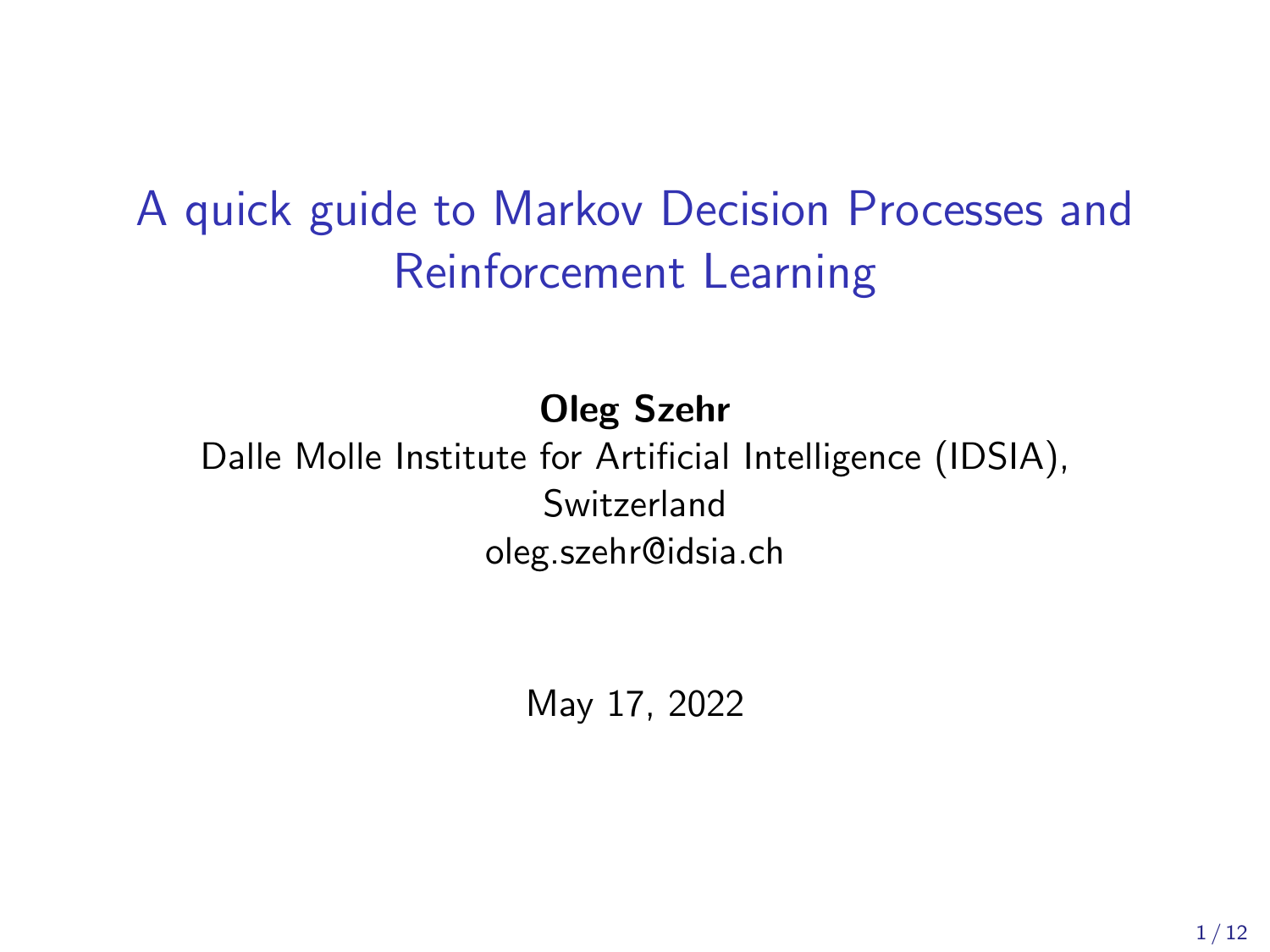[The Investment Bank](#page-2-0)

[The Robbery](#page-2-0)

[The Context](#page-2-0)

[The Sacrifice](#page-2-0)

[The Neurotics](#page-3-0) [Neural Contextual bandits](#page-3-0) [Neural Monte Carlo tree search](#page-7-0)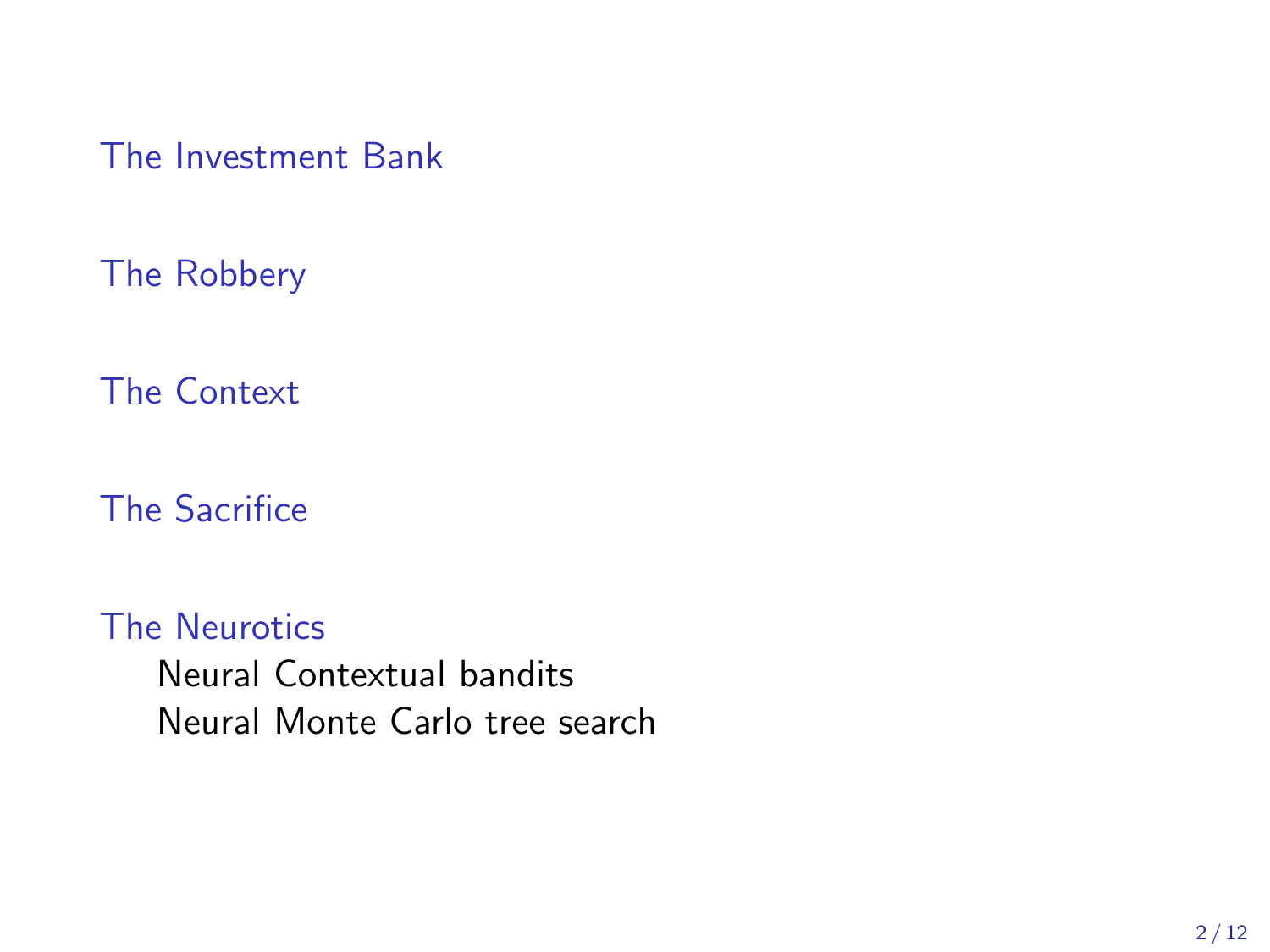# <span id="page-2-0"></span>Recap: Contextual Bandits and Markov Decision Processes

#### Contextual Bandit:

k-armed bandit with non-stationary reward distributions. Agent receives context information as a hint about the current expected reward

#### Goal:

Find action that maximizes expected reward given context!

#### Markov Decision Process:

As contextual k-armed bandit but agent's actions do influence the next state of the environment/context

#### Goal:

Find rule of action to maximize accumulated reward over the planning horizon.

In this lecture, two examples:

- 1. Neural Linear Bayes Contextual Bandit
- 2. Alpha Go (Neural MCTS)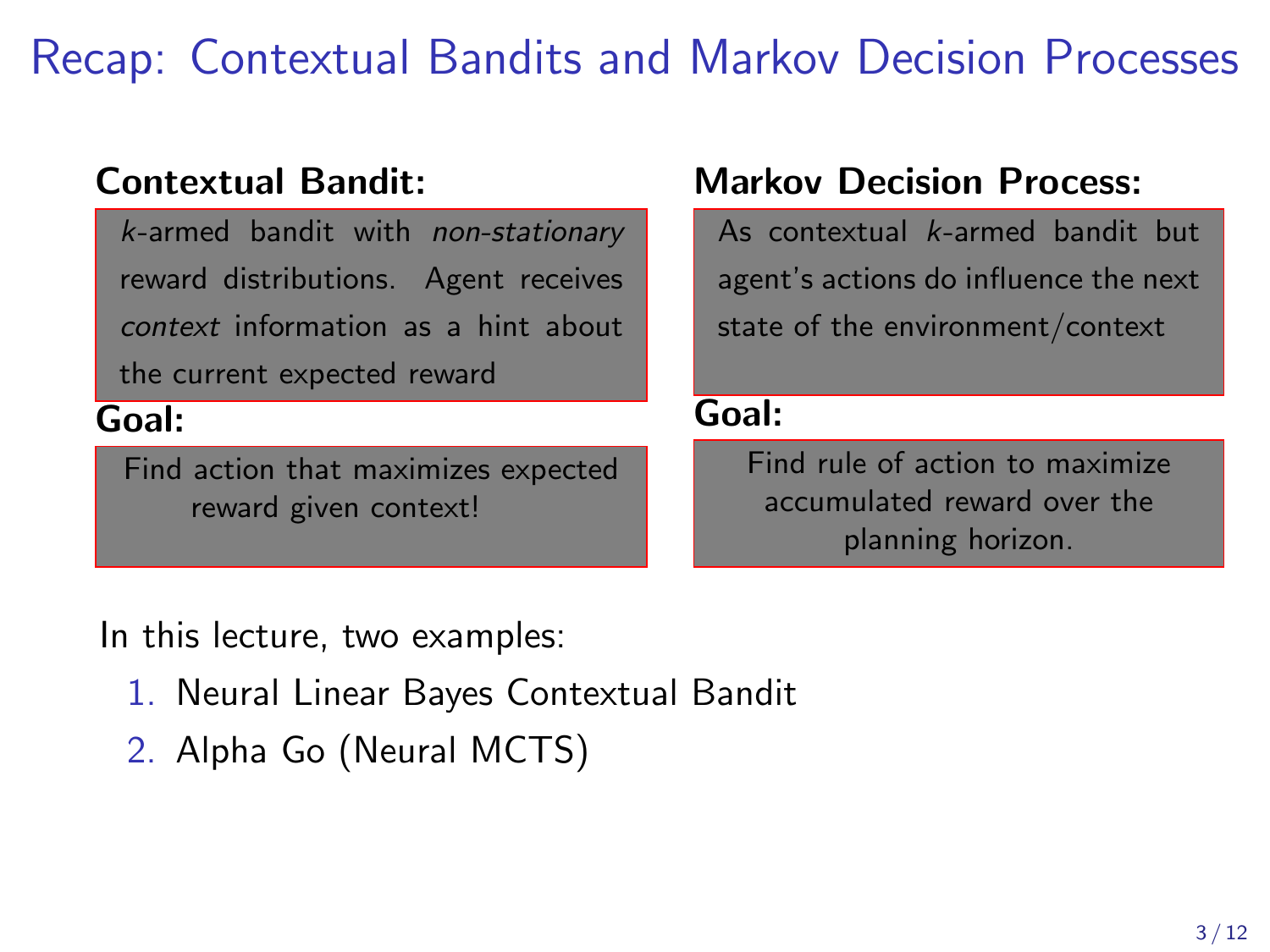### <span id="page-3-0"></span>The Neural Contextual Bandit

#### Recall the Feed-Forward Neural Network (NN):

▶ Neural Net: Function  $NN : \mathbb{R}^{N_1} \to \mathbb{R}^{N_L}$ , concatenation of L layers

$$
NN(x) = F_L \circ .... \circ F_2 \circ F_1(x)
$$

▶ Layer: Function  $F_I: \mathbb{R}^{N_I} \to \mathbb{R}^{N_{I+1}}$  of the form



▶ Optimization Method: Given sample  $\{(x_i, y_i)\}_{i=1}$ , tune all W to min. summed loss  $\sum_i\textit{loss}\big(\textit{NN}(x_i), y_i\big)$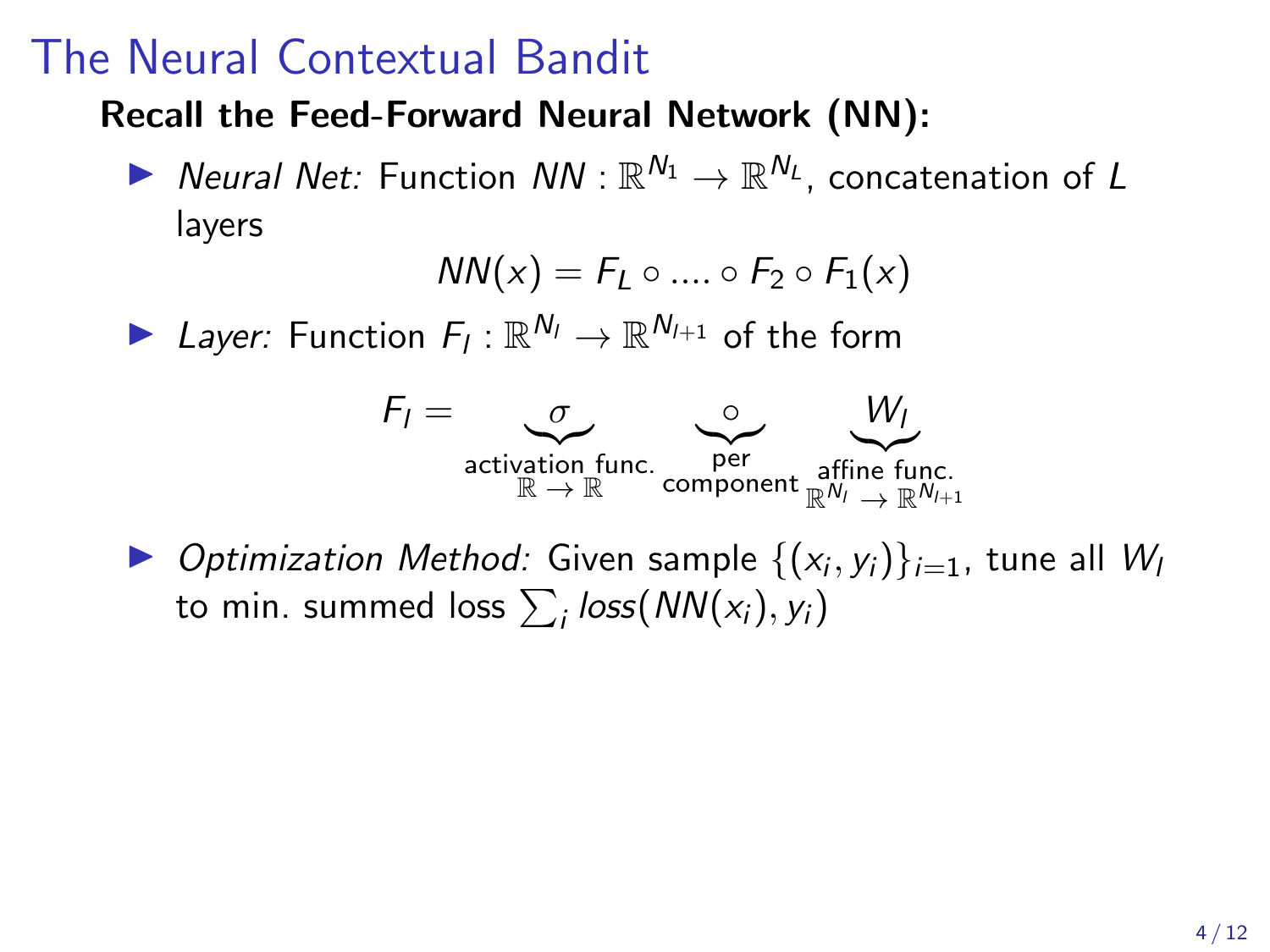## The Neural Contextual Bandit

#### Recall the Feed-Forward Neural Network (NN):

▶ Neural Net: Function  $NN : \mathbb{R}^{N_1} \to \mathbb{R}^{N_L}$ , concatenation of L layers

$$
NN(x) = F_L \circ .... \circ F_2 \circ F_1(x)
$$

▶ Layer: Function  $F_I: \mathbb{R}^{N_I} \to \mathbb{R}^{N_{I+1}}$  of the form



▶ Optimization Method: Given sample  $\{(x_i, y_i)\}_{i=1}$ , tune all W to min. summed loss  $\sum_i\textit{loss}\big(\textit{NN}(x_i), y_i\big)$ 

#### How to solve contextual bandit problem?:

- 1. Associate context and expected rewards Set up specific model: Linear, RKHS, Neural Networks...
- 2. Manage exploration  $\epsilon$ -Dithering, Thompson Sampling, UCB1,...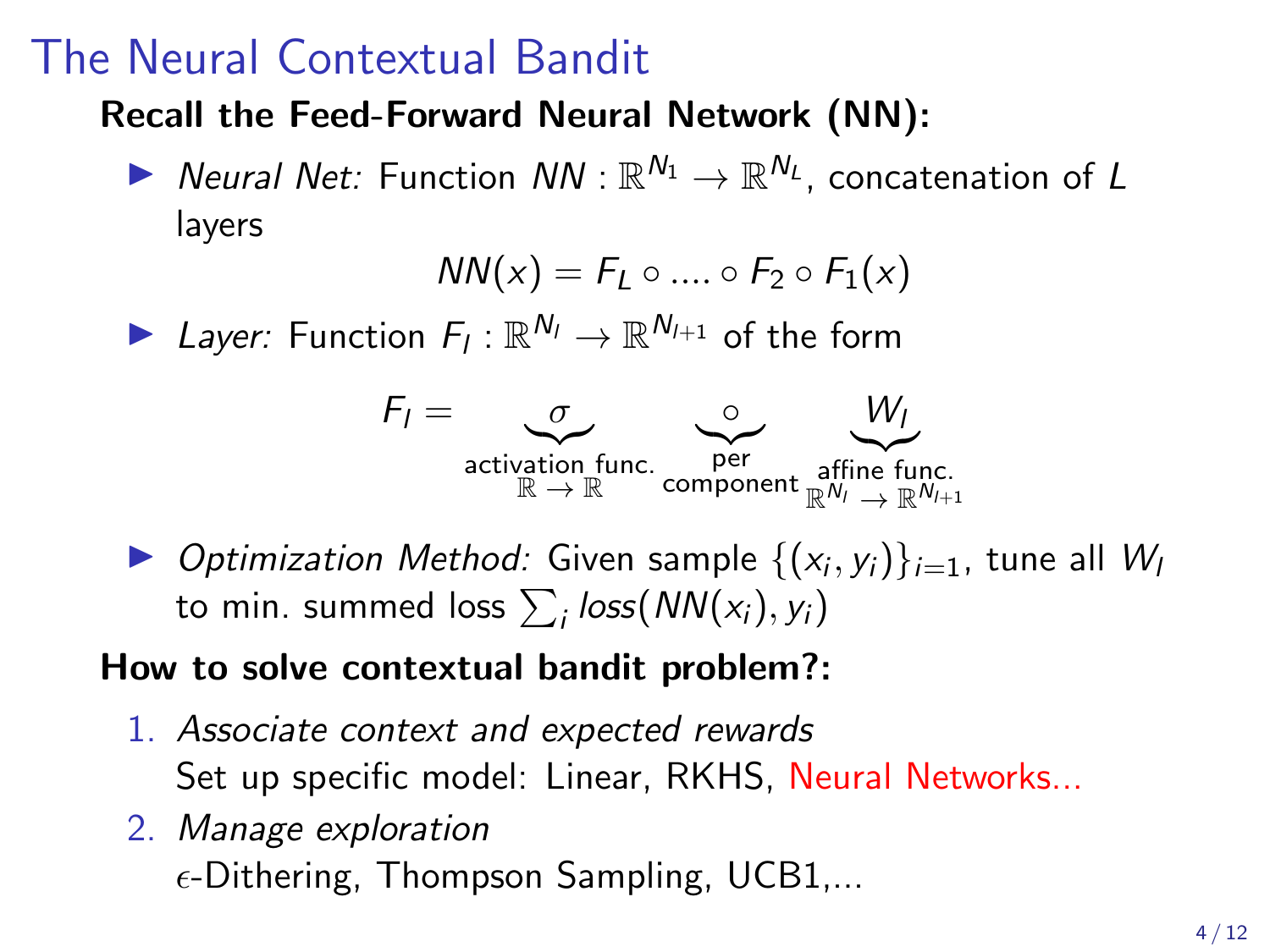## Neural Linear Bayes Contextual Bandit

#### Idea: Thomp. Sampl. on top of Neur. Net! But precisely?

- 1. If rewards deterministic:
	- **I** Supervised learning of (context, action)  $\rightarrow$  reward mapping In principle could train on history:  $\mathcal{H}_t = \{ ((s_1, a_{k_1}), R(s_1, a_{k_1})), ..., ((s_t, a_{k_t}), R(s_t, a_{k_t})) \}$ (context at time  $t: s_t \in \mathbb{R}^d$ )

► Train NN taking input 
$$
s_t
$$
 and returns all rewards of  $k$  actions:  $NN : \mathbb{R}^d \to \mathbb{R}^k$  and  $NN(s_t) = (\hat{R}(s_t, a_1), ..., \hat{R}(s_t, a_k))$ 

**Example 2** Greedy choice: 
$$
a_{k_t}
$$
 = argmax  $NN(s_t)$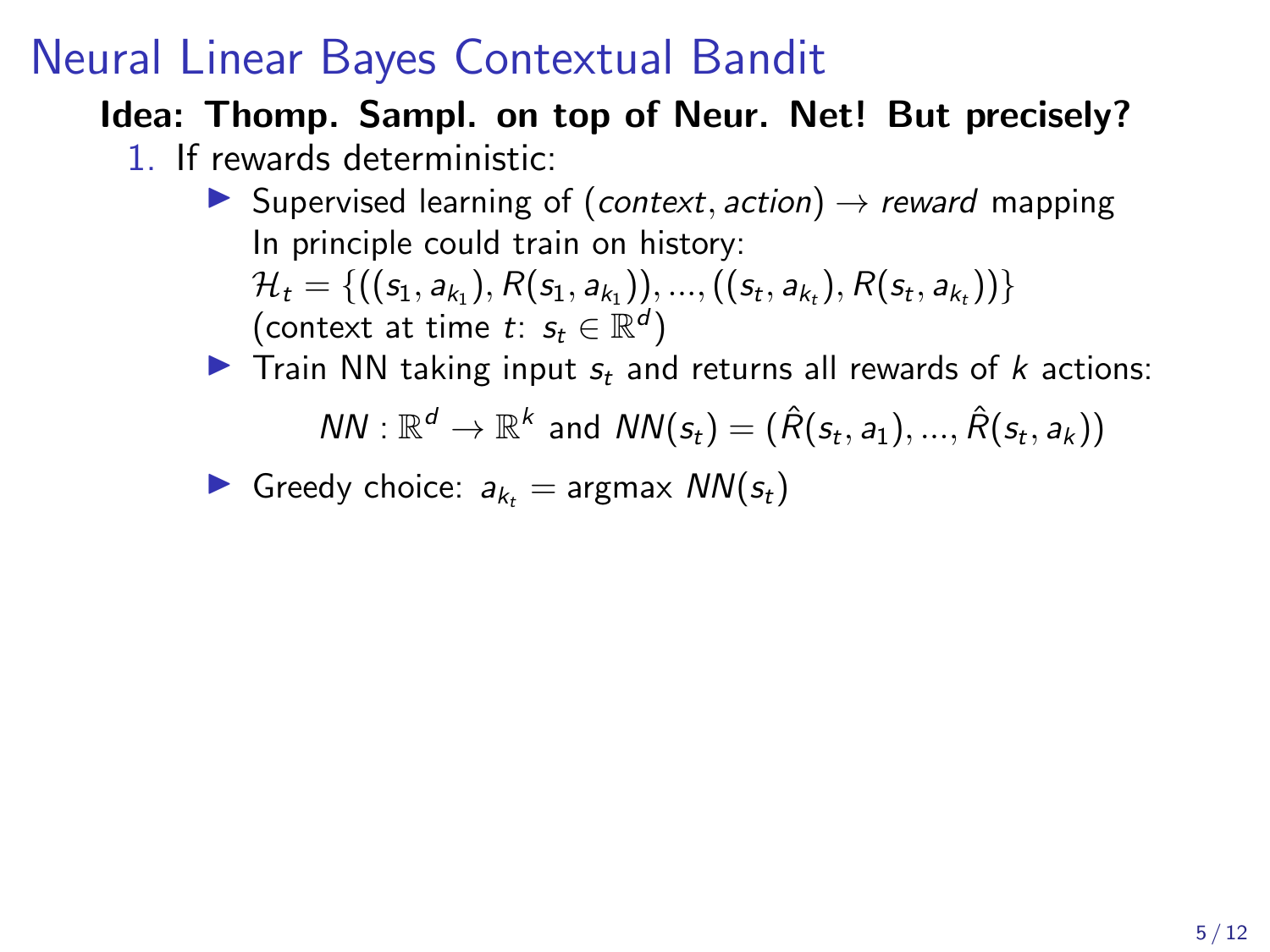## Neural Linear Bayes Contextual Bandit

#### Idea: Thomp. Sampl. on top of Neur. Net! But precisely?

- 1. If rewards deterministic:
	- **I** Supervised learning of (context, action)  $\rightarrow$  reward mapping In principle could train on history:  $\mathcal{H}_t = \{ ((s_1, a_{k_1}), R(s_1, a_{k_1})), ..., ((s_t, a_{k_t}), R(s_t, a_{k_t})) \}$ (context at time  $t: s_t \in \mathbb{R}^d$ )

**Train NN taking input**  $s_t$  **and returns all rewards of k actions:** 

 $NN: \mathbb{R}^d \to \mathbb{R}^k$  and  $NN(s_t) = (\hat{R}(s_t, a_1), ..., \hat{R}(s_t, a_k))$ 

Greedy choice:  $a_{k_1}$  = argmax  $NN(s_t)$ 

- 2. If rewards random:
	- ▶ Manage exploration via Thomp. Samp., non-linearity via NN
	- **EXECUTE:** Assume affine dependency between context representation of NN and expected reward (at any time  $t$ ):

 $\mathbb{E}[R(a_k)|\mathsf{NN}(s) \in \mathbb{R}^k] = \mathsf{W}(\mathsf{NN}(s))$ 

- Bayesian linear model for  $W: W(x) = (\theta^*)^T x + \epsilon$  and  $\pi_t(\theta,\sigma^2)=\pi_t(\theta)\pi_t(\theta|\sigma^2)\to\mathsf{Blackboard}$
- $\blacktriangleright$  Thompson sampling: Choose actions according to their posterior probability of being optimal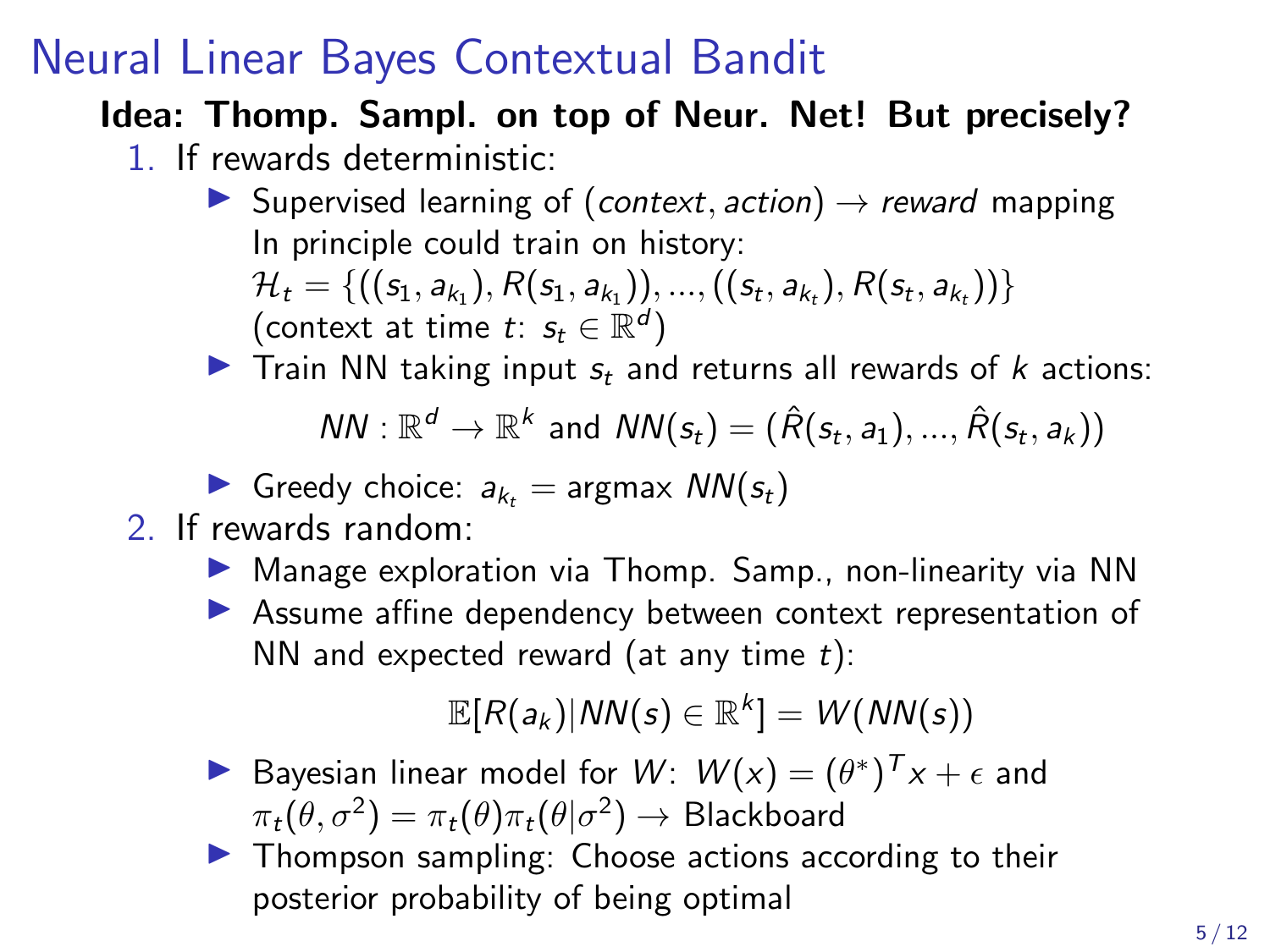# <span id="page-7-0"></span>Recap: Monte Carlo Tree Search (MCTS)

Setting: Full-fledged MDP problem, finite action space. We want: Planning algo. to optimize accumulated rewards. Key Idea: Build specific, restricted, asymmetric decision tree

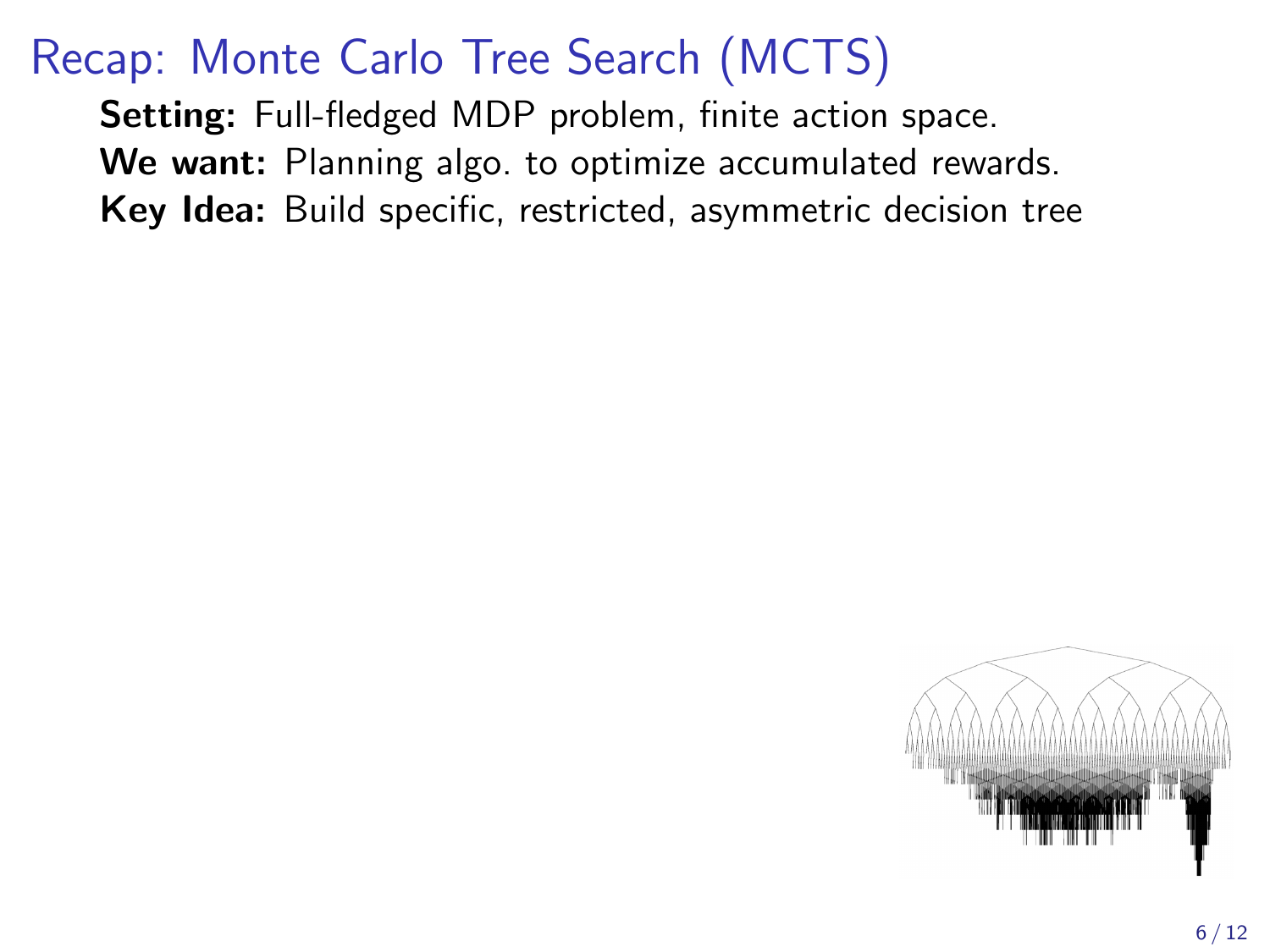# Recap: Monte Carlo Tree Search (MCTS)

Setting: Full-fledged MDP problem, finite action space.

We want: Planning algo. to optimize accumulated rewards.

Key Idea: Build specific, restricted, asymmetric decision tree

- $\triangleright$  MCTS involves two policies:
	- 1. Default policy: Used to value tree leafs
	- 2. Tree policy: Selects or creates leaf nodes from given tree
- $\blacktriangleright$  Tree policy's purpose:
	- $\blacktriangleright$  Adding new nodes  $\rightarrow$  Exploration
	- $\triangleright$  Simulation of promising line  $\rightarrow$  Exploitation

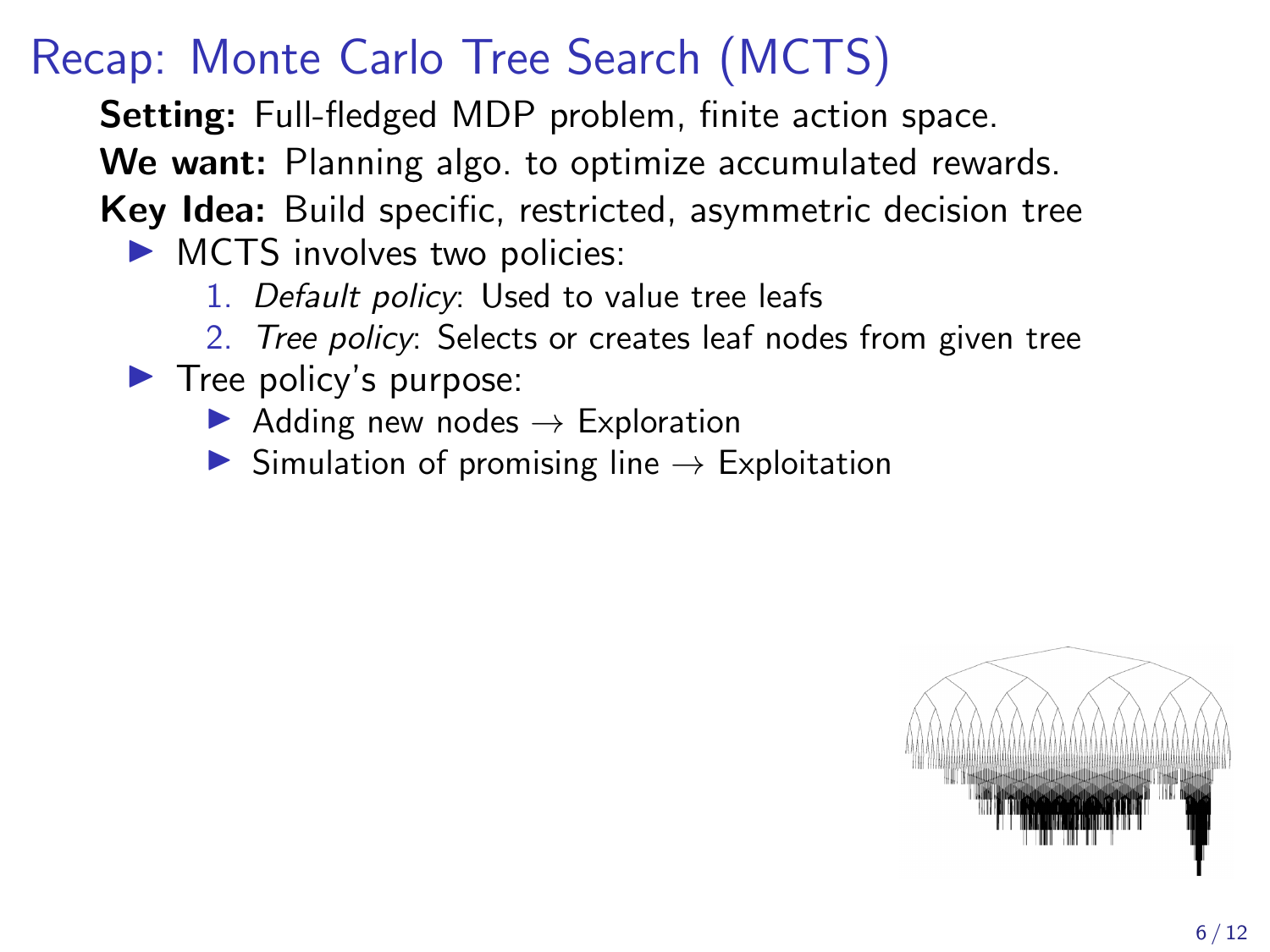# Recap: Monte Carlo Tree Search (MCTS)

Setting: Full-fledged MDP problem, finite action space.

We want: Planning algo. to optimize accumulated rewards.

Key Idea: Build specific, restricted, asymmetric decision tree

- $\triangleright$  MCTS involves two policies:
	- 1. Default policy: Used to value tree leafs
	- 2. Tree policy: Selects or creates leaf nodes from given tree
- $\blacktriangleright$  Tree policy's purpose:
	- Adding new nodes  $\rightarrow$  Exploration
	- $\triangleright$  Simulation of promising line  $\rightarrow$  Exploitation

Tree-policy: Employ ordinary k-armed bandit!

- $\triangleright$  TS take actions according to their posterior prob. of being optimal
- $\triangleright$  UCB1 policy maximizes

$$
UCB1_a = \bar{R}_a + c_{n,n_a} \text{ with } c_{n,l} = \sqrt{\frac{2 \ln n}{l}}
$$

 $\bar{R}_{\mathit{a}}$  average realized reward,

 $n_a$  number of chosen a

 $\blacktriangleright$  TS, UCB1 resolves exploration management, optimal regret  $\mathcal{O}(\log(n))$  6/12

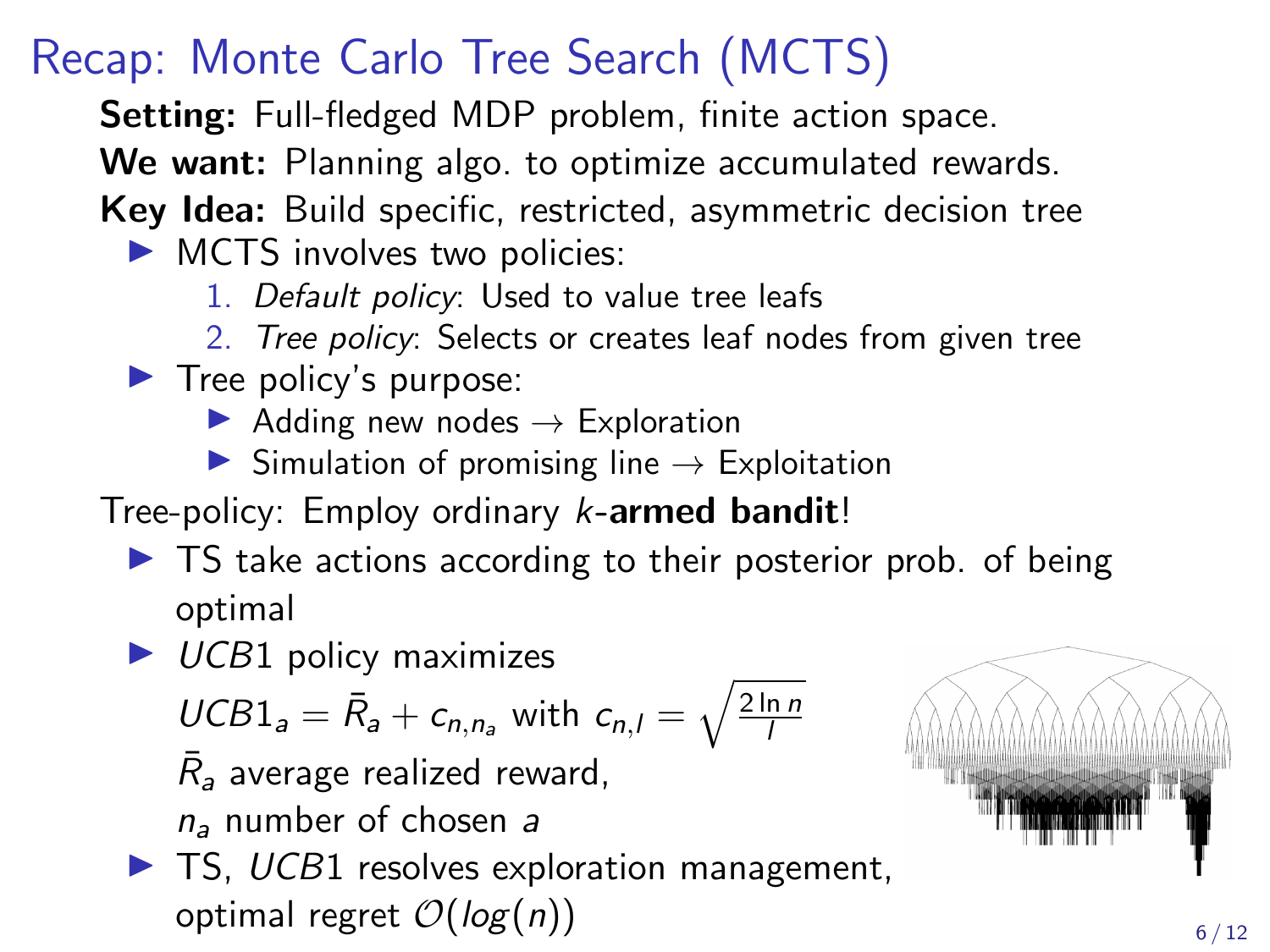# Monte Carlo Tree Search (MCTS)

MCTS: Iterative improvement of tree policy and Bellman updates

- 1. Selection: Apply tree policy recursively to descend through tree until most relevant node
- 2. Expansion: Child node added to tree (according to tree policy)
- 3. Simulation: From new node default policy is applied to simulate reward
- 4. Backpropagation: Simulation result used to update statistics of ancestor nodes through the tree (count in  $UCB1_i$ )
	- function MonteCarloPlanning(state)
	- repeat(computationBudget): search(state,0)
	- return bestAction(state.0)
	- 4.
	- 5. function search(state,depth)
	- 6. if Terminal(state): return 0
	- if Leaf(state): return Evaluate(state)
	- 8. action = selectAction(state, depth)
	- 9.  $(nextState, reward) = simulateAction(state, action)$
	- 10.  $q =$  reward +  $\gamma$  search(nextstate.depth+1)
	- 11. update(state, action, g, depth)
	- 12. return q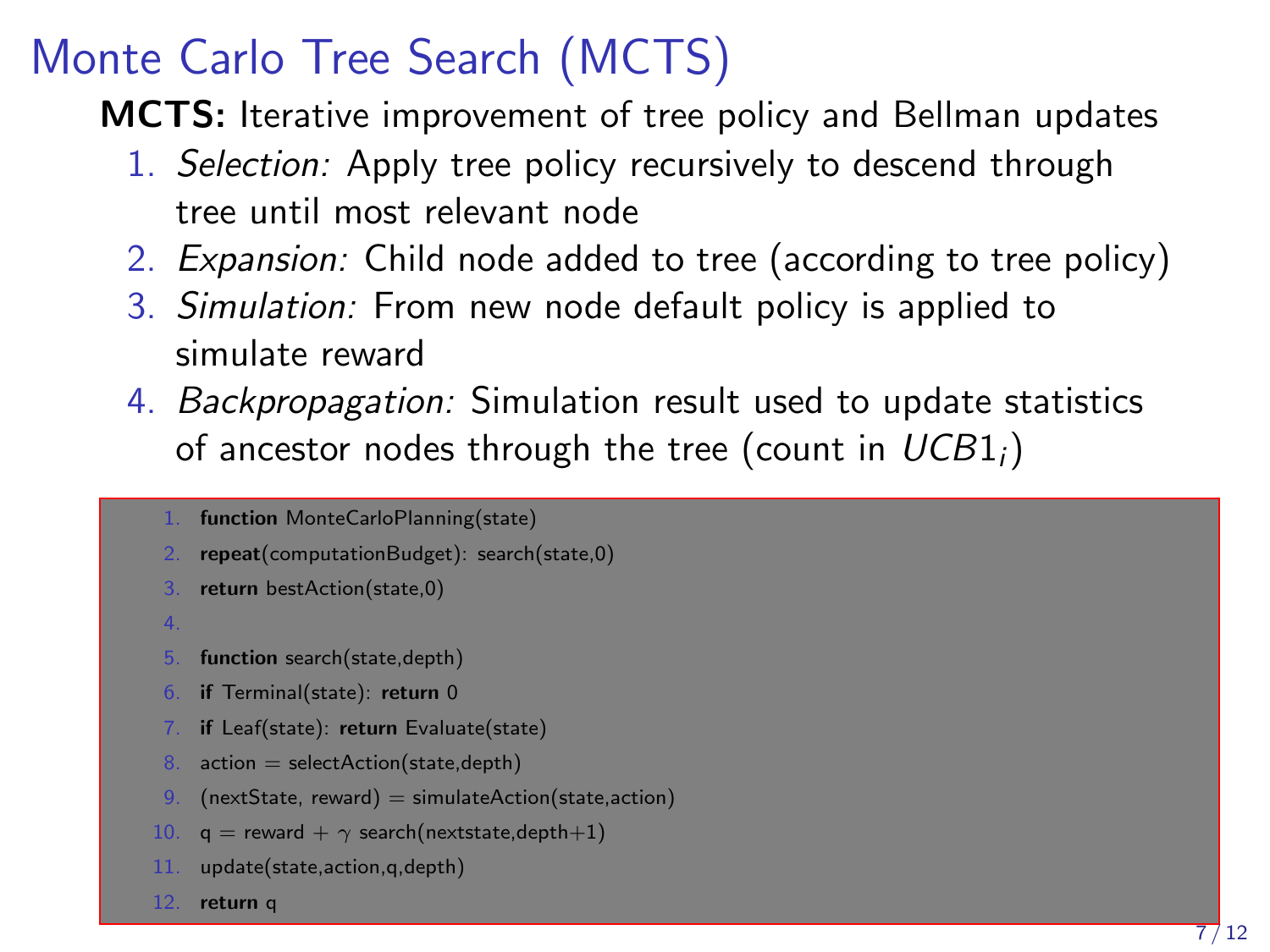# MCTS Characteristics and Extensions

### Characteristics:

- 1. Asymptotic: Converges to best decision if enough resources (Equiv. MinMax in P-games)
- 2. Aheuristic: No domain-specific knowledge, no eval. function (Chess: heuristics are available,  $\alpha\beta$  very strong. Go: not)
- 3. Anytime: Tree statistics are update immediately. Small error prob. if stopped prematurely ( $\rightarrow$  careful 'trap states' in Chess)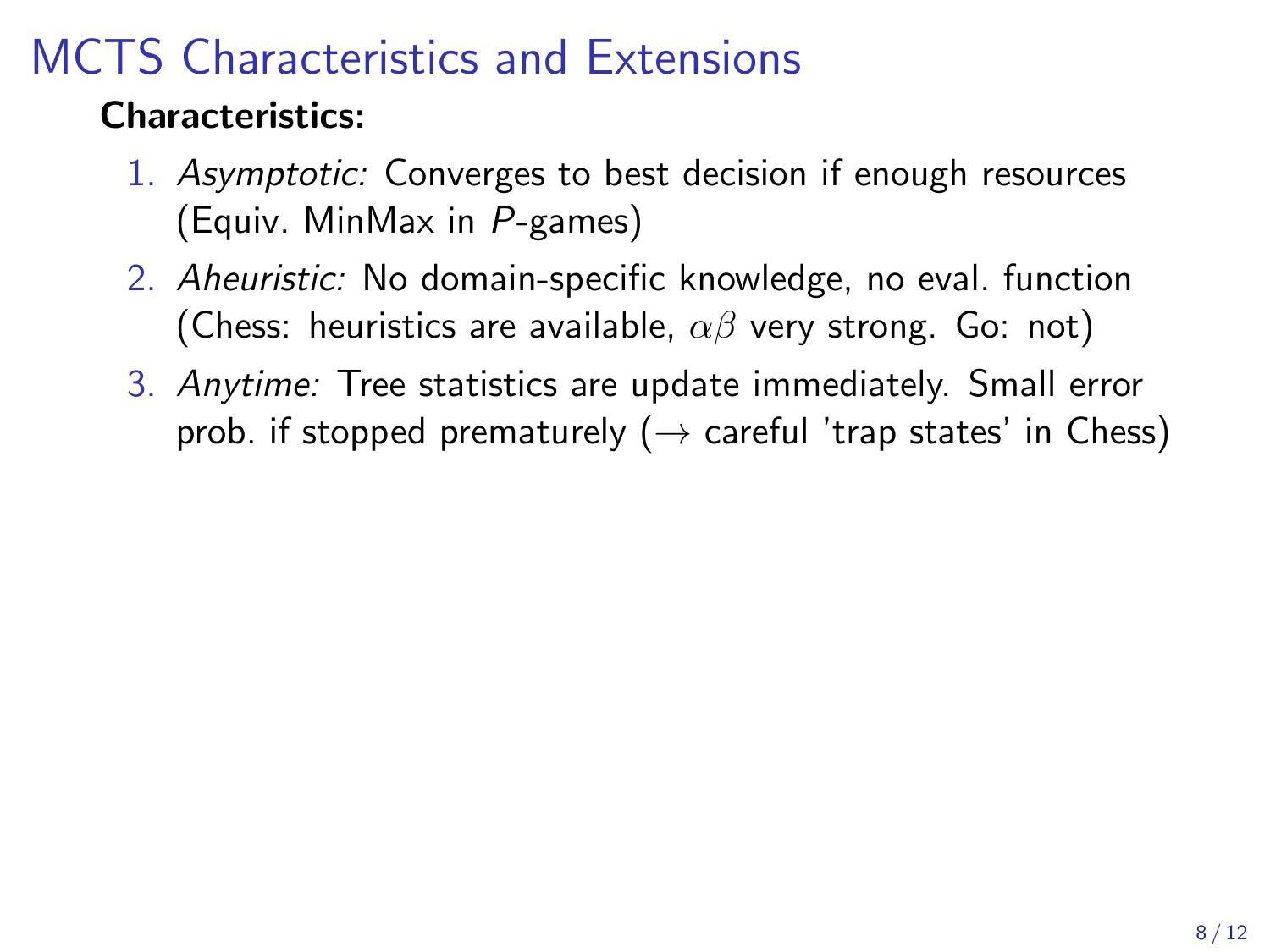# MCTS Characteristics and Extensions

### Characteristics:

- 1. Asymptotic: Converges to best decision if enough resources (Equiv. MinMax in P-games)
- 2. Aheuristic: No domain-specific knowledge, no eval. function (Chess: heuristics are available,  $\alpha\beta$  very strong. Go: not)
- 3. Anytime: Tree statistics are update immediately. Small error prob. if stopped prematurely ( $\rightarrow$  careful 'trap states' in Chess)

#### **Extensions:** (exist in any direction!)

- 1. Tree policy:
	- a) Bandits: UCB-Tuned, Bayesian Bandit, Continuous actions,...
	- b) Selection: Domain Specific, Large Branching Issues (FPU), add pre-search, transposition Tables, history heuristics,...
	- c) Other: Proof-number search, Pruning, Policy repr. (NN),...
- 2. Simulation: Rule-based policy, Policy representation (NN)...
- 3. Back-propag.: Weighted rewards,...

Most interesting extension: Neural Networks...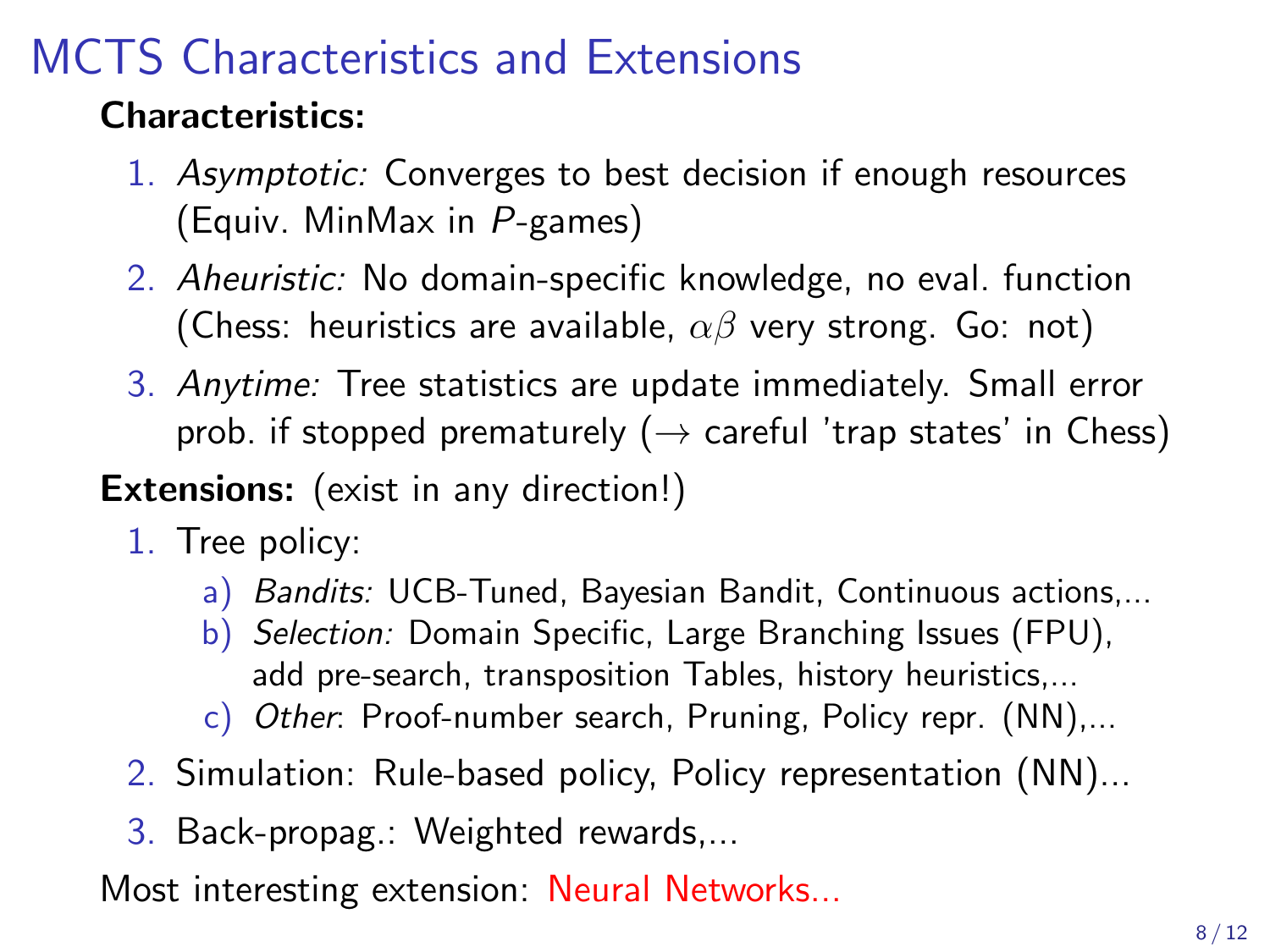# Neural MCTS: Towards AlphaGo, Alpha0,...

#### What is missing to be world's Chess champion?

- Imitation Learning: Mimic given expert policy  $\epsilon$  by apprentice policy  $\alpha \rightarrow$  supervised Learning
- $\triangleright$  Expert Iteration Algorithm: Iterate mutual improvement of expert and apprentice
	- **IF** Sample from expert  $\epsilon_{t-1}$ . Mimic  $\epsilon_{t-1}$  by  $\alpha_t$  (imitation). Improve expert  $\epsilon_t = \epsilon_t(\alpha_t)$  using apprentice estimates...
	- $\blacktriangleright$  Expert provides values.

Apprentice provides generalization and fast access.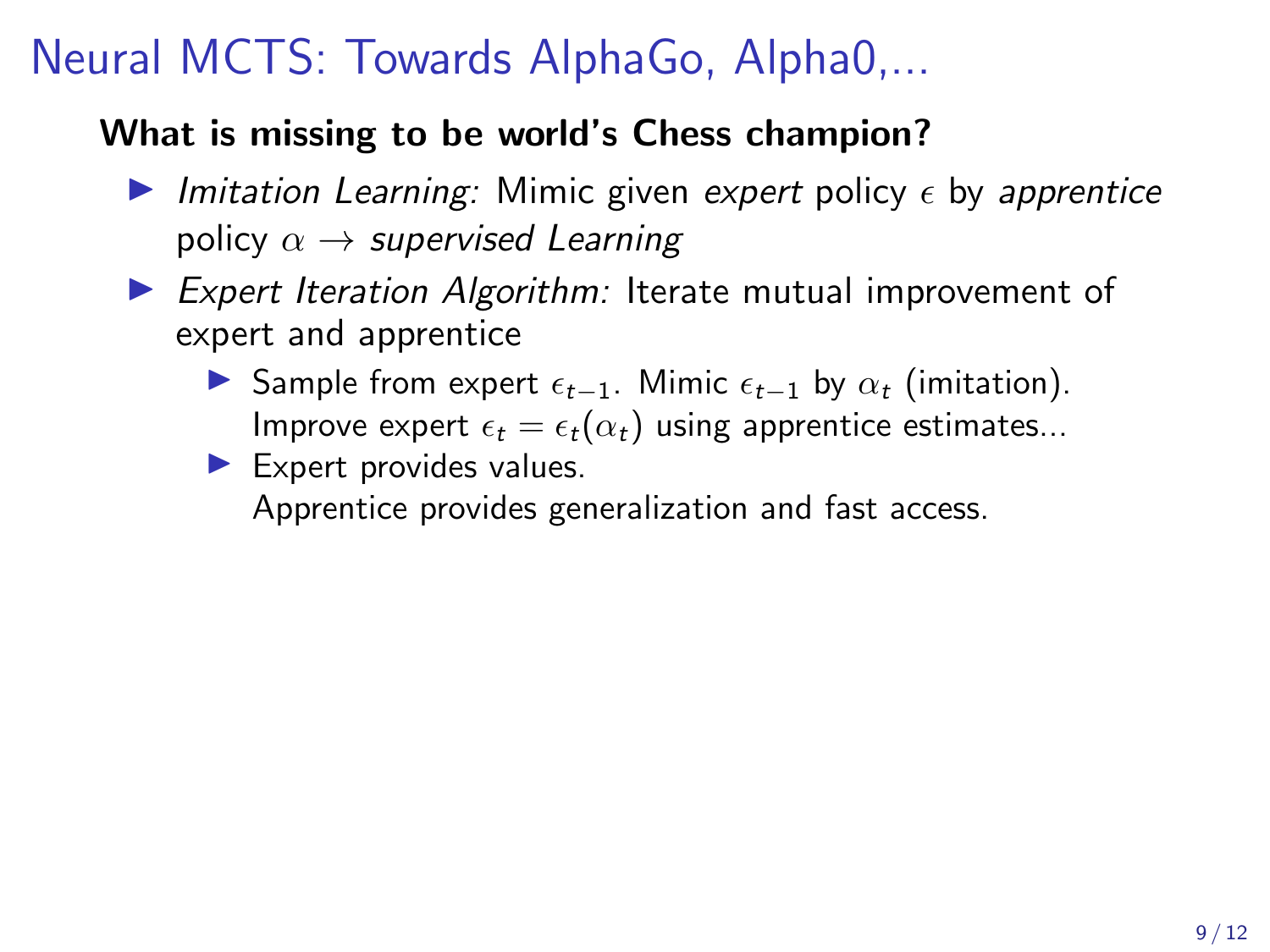# Neural MCTS: Towards AlphaGo, Alpha0,...

#### What is missing to be world's Chess champion?

- Imitation Learning: Mimic given expert policy  $\epsilon$  by apprentice policy  $\alpha \rightarrow$  supervised Learning
- $\triangleright$  Expert Iteration Algorithm: Iterate mutual improvement of expert and apprentice
	- **IF** Sample from expert  $\epsilon_{t-1}$ . Mimic  $\epsilon_{t-1}$  by  $\alpha_t$  (imitation). Improve expert  $\epsilon_t = \epsilon_t(\alpha_t)$  using apprentice estimates...
	- $\blacktriangleright$  Expert provides values. Apprentice provides generalization and fast access.

### $\blacktriangleright$  AlphaZero achitecture:

- $\blacktriangleright$  Expert iteration scheme:  $Expert \rightarrow MCTS$ , Apprentice  $\rightarrow$  Deep conv. NN
- $\blacktriangleright$  Purpose of Apprentice: Operational: faster access to values, generalization capability of NN

Search *improvement:* guidance of MCTS, accurate node valuation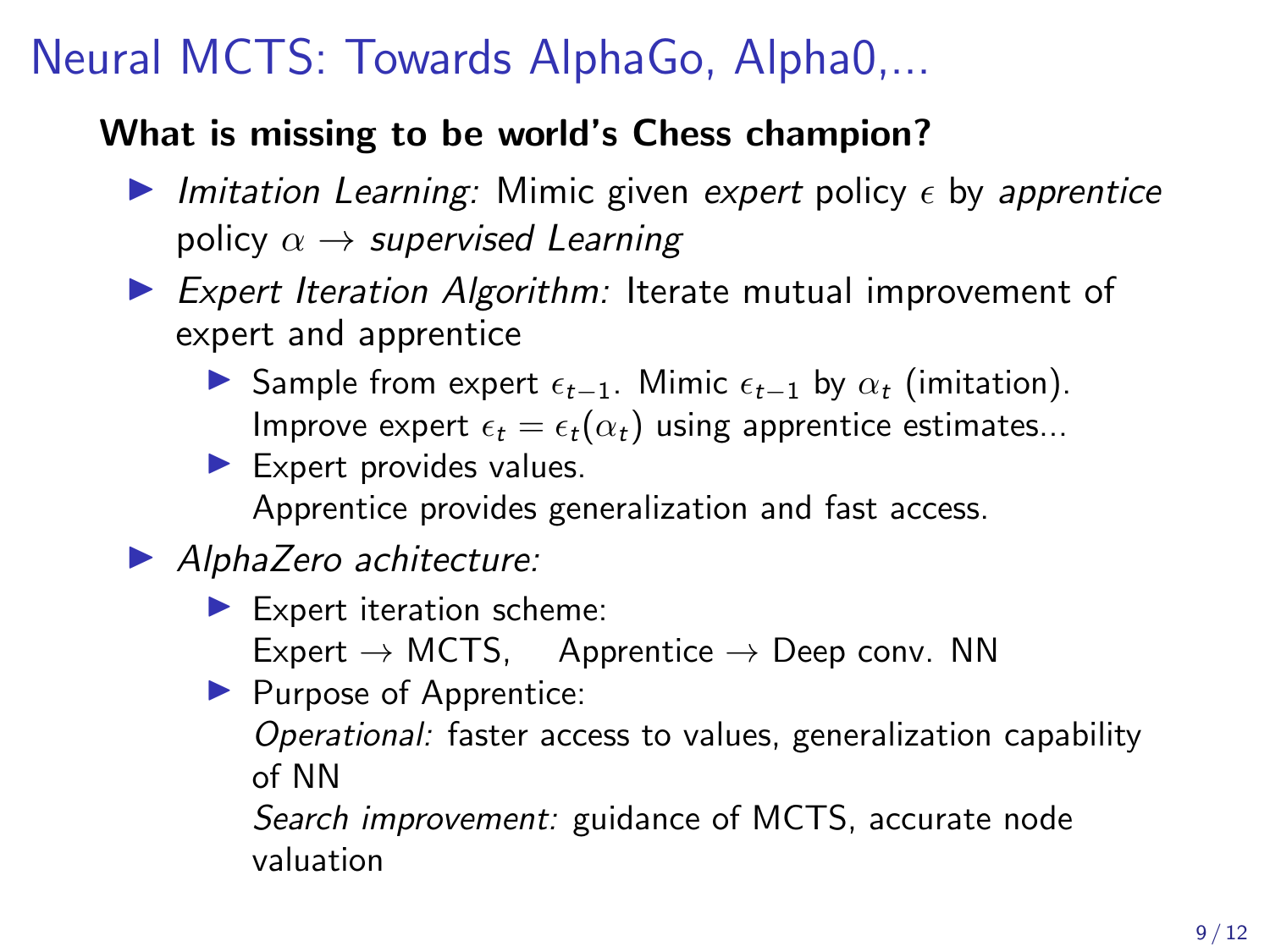# Neural MCTS: Towards AlphaGo, Alpha0,...II

### Tree Policy NN:

 $\blacktriangleright$  Trained on average MCTS play targets: Loss $\tau = -\sum_a$  $n(a,s)$  $\frac{a(3)}{n}$  log  $\alpha(a|s)$ ,  $n(a, s)$  number of times a played from s, n number of plays.  $\blacktriangleright$  Usage:

1. Bias tree policy

 $UCBNN_a(s) = USB1_a(s) + weight_a \frac{\alpha(a|s)}{n(s,a)+}$  $n(s,a)+1$ 

### Valuation NN:

 $\blacktriangleright$  Value NN :

 $Loss_V = -(z - V(s))^2,$ 

z value estimates from MCTS.

 $\blacktriangleright$  Usage:

1. Reduce search depth

2. Replace inaccurate rollout-based value estimation

### Value NN and Policy NN covered in single multitask NN:

 $\blacktriangleright$  Regularization and higher speed

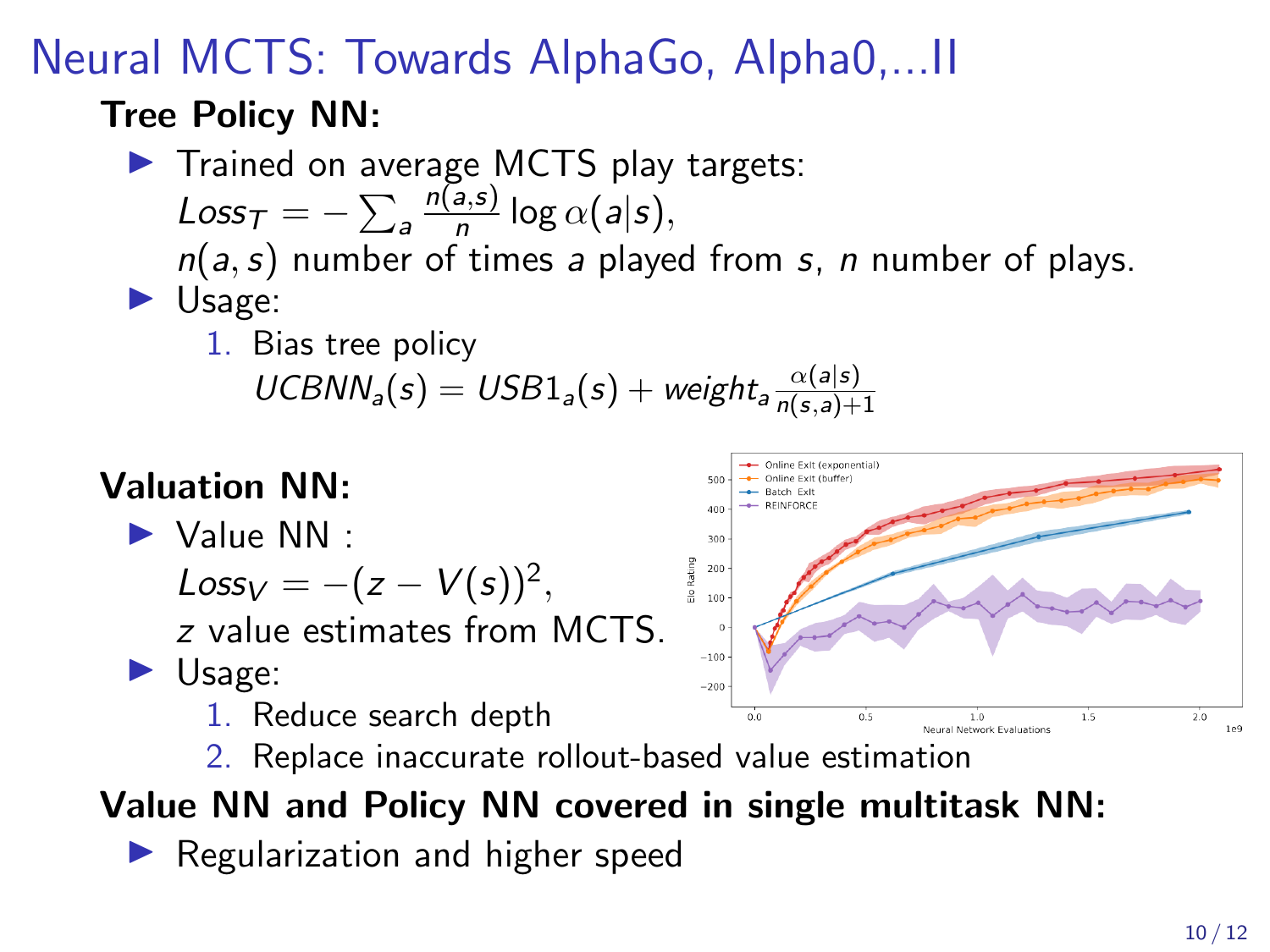## Neural MCTS: Example Scenario

Military example: Reach target without getting caught by radar